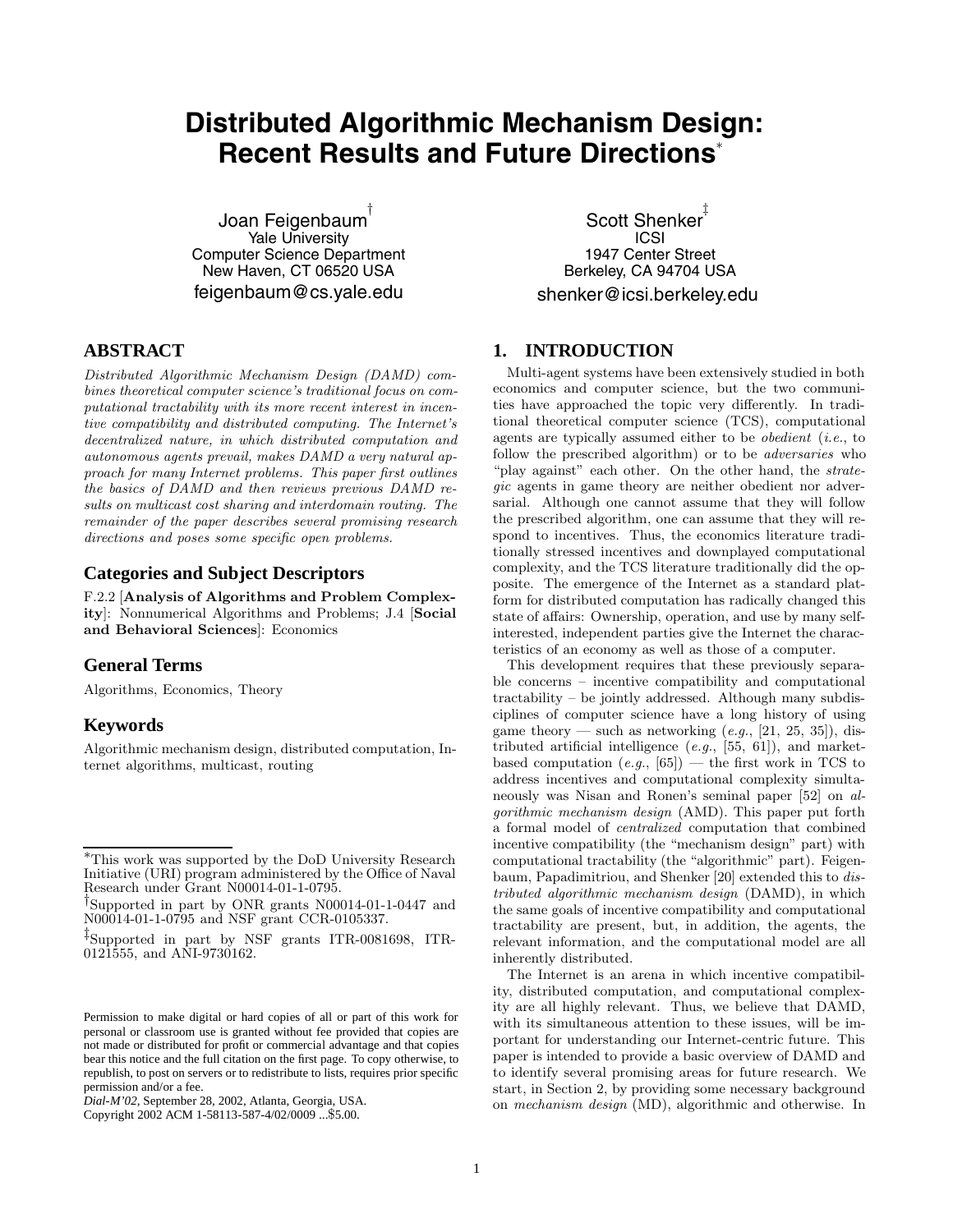Section 3, we review some previous DAMD results on multicast cost sharing and interdomain routing. The next five sections are devoted to exploring the core technical foundations of DAMD; we discuss the notion of hardness in DAMD problems (Section 4), the role of approximations (Section 5), aspects of strategic models (Section 6), the use of indirect mechanisms (Section 7), and alternative solution concepts (Section 8). We then end the paper in Section 9 with a discussion of several promising applications of DAMD. Throughout Sections 4-9, we pose numerous open problems, some very specific and others quite general, concerning the foundations and applications of DAMD. Additional material about the AMD and DAMD research agendas can be found in, e.g., [50, 51, 54].

# **2. MD TO AMD TO DAMD**

In essence, game theory is the study of what happens when independent agents act selfishly. Mechanism design asks how one can design systems so that agents' selfish behavior results in the desired system-wide goals. The "mechanisms" in this field are output specifications and payments to agents that incentivize them to behave in ways that lead to the desired system-wide result. For example, consider the problem of routing. Agents maybe individual routers within a network or entire autonomous domains. Each agent incurs a cost when it transports a packet, and this cost is known onlyto the agent, not to the mechanism designer or to the routing protocol. Each agent is required by the protocol to declare a cost. The system-wide goal is to have the routing protocol choose the true lowest-cost path between anytwo agents in the network. The mechanism specifies, for each network topology, each sender-receiver pair, and each set of agents' declared costs, a path from sender to receiver and a payment to each agent; the mechanism designer's task is to find a formula for the payments that causes agents to be no worse off by revealing their true costs than they would be bylying about their costs. Such truthful revelation would allow the routing protocol to achieve the system-wide goal of having all the traffic follow lowest-cost paths.

More formally, consider a distributed system in which there is a set of possible outcomes  $\mathcal{O}$ . Each of the *n* autonomous strategic agents has a utility function  $u_i : \mathcal{O} \to \mathbb{R}$ , where  $u_i \in \mathcal{U}$ , that expresses its preferences over these outcomes. The desired system-wide goals are specified by a social choice function (SCF)  $F: U^n \to \mathcal{O}$  that maps each particular instantiation of agents (who are completely described by their utility functions) into a particular outcome.<sup>1</sup> The problem is that these utilities are known onlyto the agents, not to the system designer or to any other central administrative entity; thus, one cannot just implement the desired outcome by fiat.

An SCF is *strategyproof* if  $u_i(F(u)) \geq u_i(F(u|^{i}v))$ , for all i and all  $v \in \mathcal{U}$ , where we use the notation  $(u|^{i}v)_{i} =$ v and  $(u|^i v)_j = u_j$ , for all  $j \neq i$ . If F is strategyproof, then no agent has an incentive to lie, and the desired social goals can be achieved by asking agents to reveal their utility functions. Mechanisms in which agents are asked to directly reveal their utility functions are call *direct* mechanisms.

An SCF is group-strategyproof if the following holds for all S, u, and u' (where  $S = \{i \mid u_i \neq u'_i\}$  is the defecting group): Either  $u_i(F(u)) = u_i(F(u'))$ ,  $\forall i \in S$ , or  $\exists i \in S$  for which  $u_i(F(u')) < u_i(F(u))$ . That is, if any agent in the group benefits from the group's colluding and lying to the mechanism, then at least one agent in the group suffers.

An important class of problems are those in which the utilities are *quasilinear*, and the outcome space  $\mathcal{O}$  factors into a set of system states  $\tilde{\mathcal{O}}$  and a set of payment states  $P \subseteq \mathbb{R}^n$  that represent a vector of payoffs (or charges). At a particular outcome  $o = (\tilde{o}, p)$ , agent *i*'s utility factors into  $u_i(o) = v_i(\tilde{o}) + p_i$ , where  $v_i : \tilde{\mathcal{O}} \to \Re$  represents his valuations of each of the system states, and p*<sup>i</sup>* is his payment. For such problems, there is a class of strategyproof mechanisms, called Vickrey-Clarke-Groves (VCG) mechanisms [13, 29, 64], that result in the system state that optimizes  $\sum_i v_i(\tilde{o})$ .

Direct strategyproof mechanisms provide a conceptually simple, if not always ideal (see Section 7), way to achieve strategyproof SCFs. However, there are many cases in which the desired result, *i.e.*, the desired social choice function  $F$ , is not strategyproof. To describe how to realize such nonstrategyproof SCFs, we now introduce indirect mechanisms. Here, one designs a mechanism  $\langle M, S \rangle$ , where S is a strategy space, and  $M: S^n \to \mathcal{O}$  maps vectors of strategies into outcomes.<sup>2</sup> These are called indirect mechanisms, because the agents no longer directly reveal their utilities but instead choose strategies from the space  $S$ . This strategy choice is done selfishly, with each agent attempting to maximize its own utility. For a given mechanism  $M$  and a given utility vector u, we let the set  $C_M(u) \subseteq S^n$  represent all possible strategy vectors that could reasonably result from selfish behavior. This set is called the solution concept. Traditional game theory often uses the Nash-equilibrium solution concept, *i.e.*, selfish play is assumed to result in strategy vectors in which no agent can unilaterally increase his utility. Other solution concepts include rationalizable strategies (agents use strategies that are best responses to rational beliefs about the other agents' strategy choices [10, 57]), evolutionarily stable strategies (agents imitate the successful strategies used by others in previous rounds of the game [62]), and dominant strategies (agents onlychoose strategies that, regardless of how other agents play, never result in lower payoffs than any other strategy). To date, most of the AMD and DAMD literature uses the dominant-strategy solution concept.

The goal of mechanism design is to define a mechanism M that implements the SCF, *i.e.*,  $M(C_M(u)) = F(u)$ , for all  $u \in \mathcal{U}^n$ .

When this condition holds, then selfish behavior by the agents will result in the desired system-wide outcome. In short, the system will be incentive-compatible. There is a large game-theoryliterature on which SCFs can be achieved for different notions of "incentive compatibility," e.g., for different solution concepts; see Jackson [32] for an overview. With the Nash-equilibrium solution concept, one can design mechanisms to achieve a verywide range of non-strategyproof social choice functions [38].

When  $M = F$  and  $S = U$ , we reduce to the direct-

<sup>&</sup>lt;sup>1</sup>More generally, we can consider *social choice correspon*dences (SCCs),  $H : U^n \to 2^{\mathcal{O}}$ , which map utility vectors into sets of outcomes. For notational simplicity, we discuss only SCFs in this section. In addition, we restrict ourselves to equivalent agents; in general, each agent could have a different set of possible utilities  $\mathcal{U}_i$ .

<sup>2</sup>Our assumption that all agents are equivalent, made for notational simplicity, renders all strategy spaces the same; in general, we could have different strategy spaces  $S_i$ .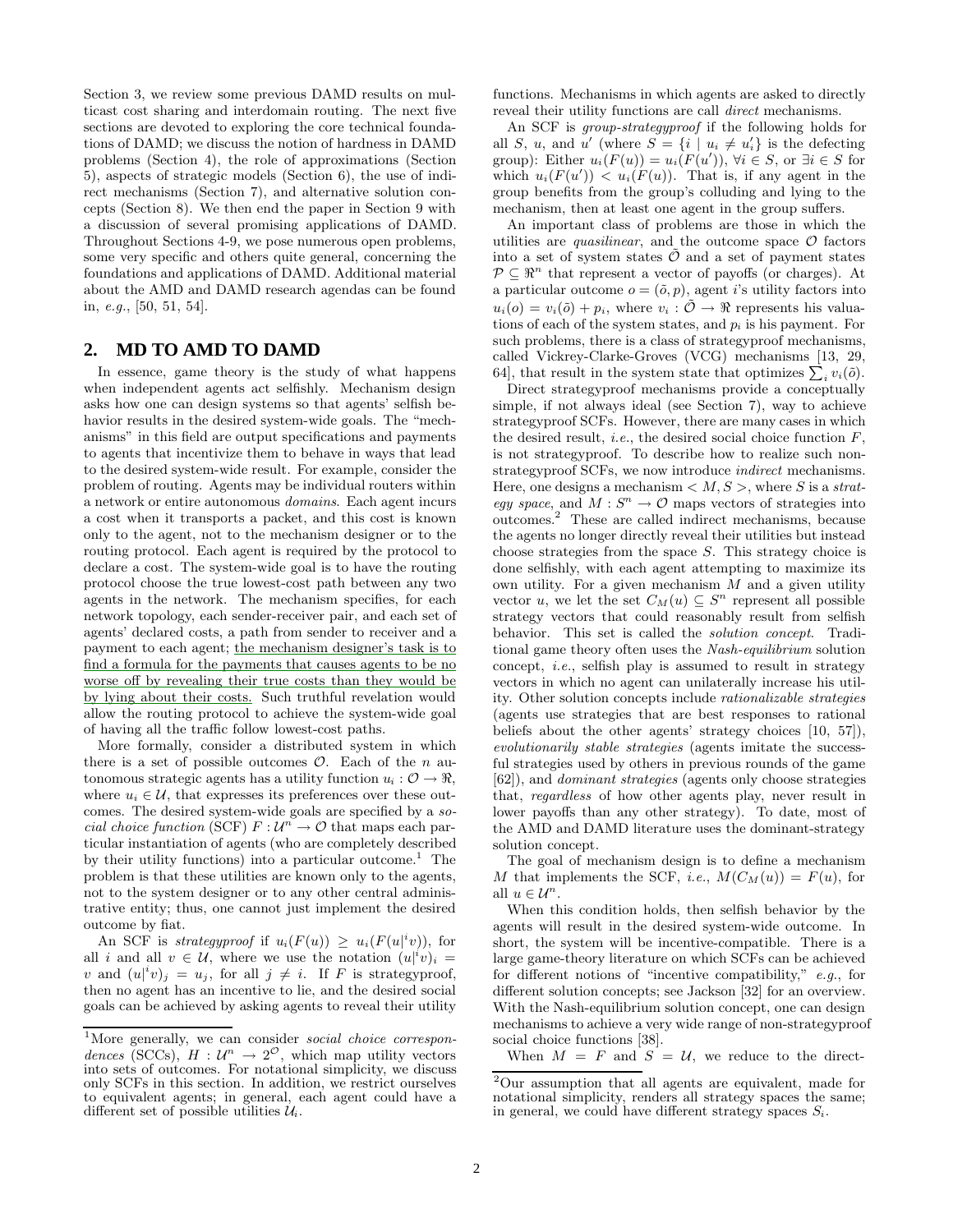mechanism case, and so our preceding discussion applies to direct mechanisms as well. That is, one can achieve nonstrategyproof SCFs with direct mechanisms by invoking different solution concepts. For example, one can achieve efficiencyand budget balance using the Bayesian-Nash-equilibrium solution concept  $[7, 14]$  – something that is impossible using the dominant-strategysolution concept [27, 58].

It is important to note that, although the mechanism is chosen by the system designer, the solution concept is supposed to reflect reality. The solution concept thus depends greatly on the context  $(e.g.,$  is it a repeated game or a single-shot game, do agents collude, do they know about the other agents, do they know about the other agents' strategic choices, etc.). Because the Internet is somewhat different from traditional game-theoretic contexts, the traditional solution concepts maynot be sufficient; we shall return to this issue in Section 8.

The game-theory literature on mechanism design does not consider computational and communication complexity, and many of the existence proofs rely on extremely impractical mechanisms. For the mechanism-design approach to have any practical relevance for Internet computation, one must focus on scalable algorithms. That is, the function  $M$  must be computable with reasonable computational and communication resources.

Nisan and Ronen [52] initiated the study of AMD by adding computational tractability to the set of concerns that must be addressed in the design of incentive-compatible mechanisms. Succinctly stated, Nisan and Ronen's contribution to the mechanism-design framework is the notion of a (centralized) polynomial-time mechanism, i.e., one in which  $M(\cdot)$  is polynomial-time computable. They also provide strategyproof, polynomial-time VCG mechanisms for some concrete problems, including lowest-cost paths and task allocation.

The centralized computational model of [52] is not adequate for the study of Internet computation, where not only are the agents distributed, but so are the resources  $(e,q)$ , link bandwidth and cache storage) and the computational nodes. Internet-based mechanisms involve distributed algorithms and any measure of their computational feasibility must reflect their distributed nature. In one attempt to address this issue, Feigenbaum, Papadimitriou, and Shenker [20] put forth a general concept of network complexity that requires a distributed algorithm executed over an interconnection network T to be modest in four respects: the total number of messages sent over T (ideally, this should be linear in  $|T|$ ), the maximum number of messages sent over anyone link in T (ideally, this should be constant, to avoid "hot spots" altogether), the maximum size of a message, and the local computational burden on agents.

The network-complexity criterion in [20] evaluates the mechanism in isolation based on its absolute computation and communication requirements. A relative notion of complexity, which we call protocol compatibility, is adopted in the work of Feigenbaum, Papadimitriou, Sami, and Shenker [19] on interdomain-routing mechanism design. This measure of complexitydoes not place absolute limits on what is considered feasible; instead, it requires the mechanism to be a simple extension of a widelydeployed, standard Internet protocol. The relevant standardized protocol in [19] is the Border Gateway Protocol (BGP). For a distributed algorithm that computes a mechanism to be considered a simple extension

of a standard protocol, it must have the same general algorithmic structure as the standard and must not require substantially more computation, communication, local storage, or anyother resource expenditure than the standard, regardless of whether the standard has high or low absolute network complexity. Protocol compatibility addresses two aspects of practical feasibility– computational tractability and deployability<sup>3</sup> – and we expect it to become an increasingly important aspect of DAMD in particular and Internet algorithms in general. In this paper, we use the term network complexity generically, encompassing the absolute notion of network complexity used in [20], the relative notion of protocol compatibilityused in [19], and other related notions of complexityof Internet computation that will arise in the analysis of future distributed algorithmic mechanisms. Clearly, "network complexity" is not (yet) a well defined term, and we return to this point in Section 4 below. We expect the development of more prima facie good (and bad) distributed algorithmic mechanisms to lead to a satisfactory formalization.

#### **3. SOME PREVIOUS DAMD RESULTS**

The DAMD approach is relevant to several problems of practical importance. For instance, as we discuss in Section 9, problems of web caching, peer-to-peer systems, overlay networks, and task allocation involve distributed computing bymany(possibly) selfish agents. In this section, we focus on two specific scenarios in which DAMD has been applied: multicast cost sharing, which exercises the notion of absolute network complexity, and interdomain routing, which exercises the notion of BGP compatibility.

# **3.1 Multicast Cost Sharing**

The *multicast cost-sharing mechanism-design* problem involves an agent population P residing at a set of network nodes  $N$  that are connected by bidirectional network links  $L$ . The multicast flow emanates from a source node  $\alpha_s \in N$ ; given any set of receivers  $R \subseteq P$ , the transmission flows through a *multicast tree*  $T(R) \subseteq L$  rooted at  $\alpha_s$  and spanning the nodes at which agents in  $R$  reside. It is assumed that there is a *universal* tree  $T(P)$  and that, for each subset  $R \subseteq P$ , the multicast tree  $T(R)$  is merely the smallest subtree of  $T(P)$  required to reach the elements in R. Each link  $l \in L$  has an associated cost  $c(l) \geq 0$  that is known by the nodes on each end, and each agent  $i$  assigns a value  $v_i$  to receiving the transmission. A cost-sharing mechanism determines which agents receive the multicast transmission and how much each receiver is charged. We let  $x_i \geq 0$  denote how much agent *i* is charged and  $\sigma_i$  denote whether agent i receives the transmission;  $\sigma_i = 1$  if the agent receives the multicast transmission, and  $\sigma_i = 0$  otherwise. We use v to denote the input vector  $(v_1, v_2, \ldots, v_{|P|})$ . The mechanism M is then a pair of functions  $M(v)=(x(v), \sigma(v))$ . The receiver set for a given input vector is  $R(v) = \{i \mid \sigma_i = 1\}$ . An agent's individual utility is therefore given by the quasilinear form  $u_i = \sigma_i v_i - x_i$ . The cost of the tree  $T(R)$  reaching a set of receivers R is  $c(T(R))$ , and the overall welfare, also known as *efficiency* or *net worth*, is  $NW(R) = v_R - c(T(R)),$ where  $v_R = \sum_{i \in R} v_i$  and  $c(T(R)) = \sum_{l \in T(R)} c(l)$ . The overall welfare measures the total benefit of providing the multi-

<sup>3</sup>In practice, straightforward extensions of existing protocols are easier to deploy than de novo designs.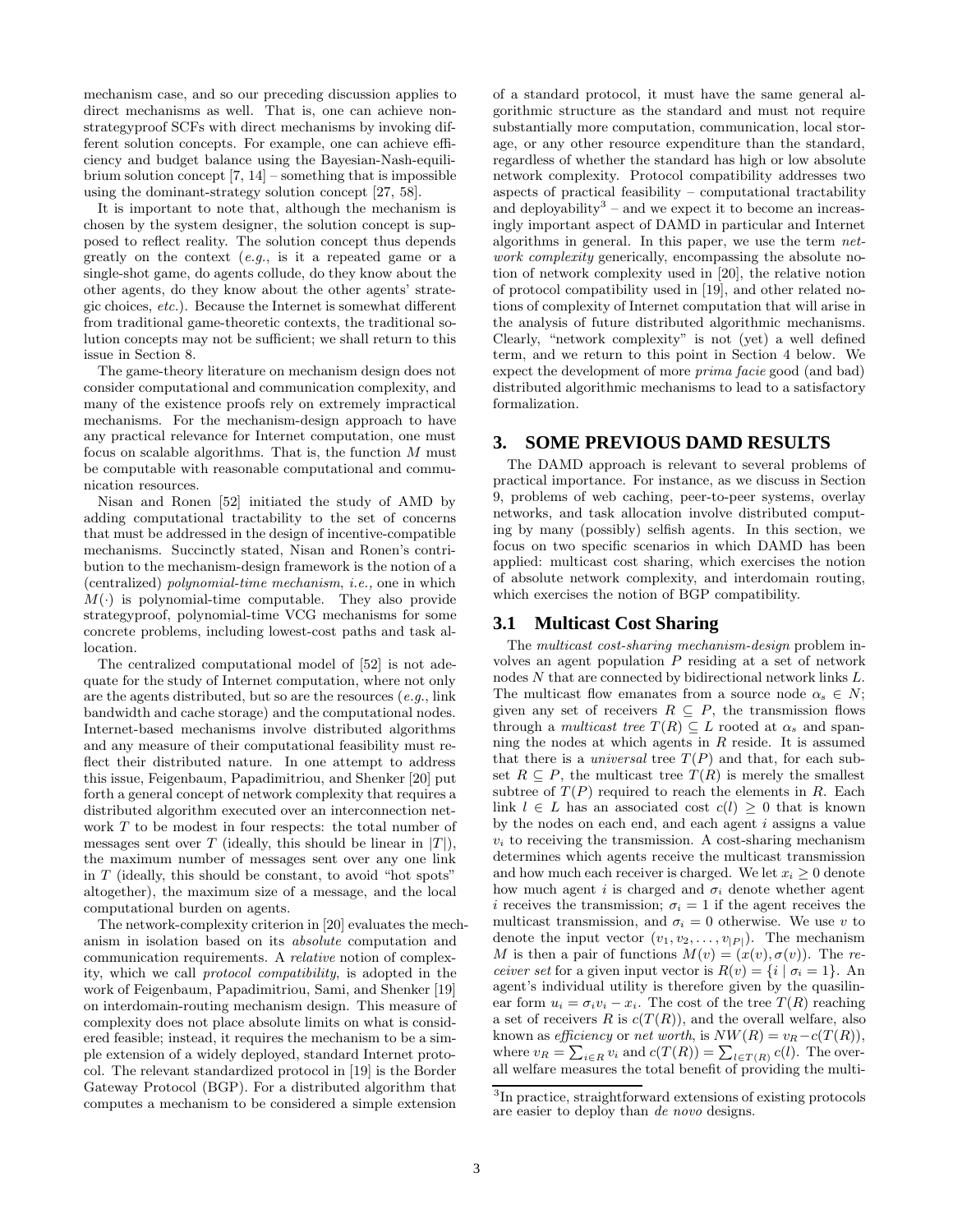cast transmission (the sum of the valuations minus the total transmission cost).

Economic considerations [47] point to two strategyproof mechanisms that are worthy of algorithmic consideration: marginal-cost (MC) and Shapley-value (SH). The MC mechanism is efficient, which means that it chooses the receiver set R that maximizes  $NW(R)$ ; let W be the net worth of this welfare-maximizing R. For each  $i \in R$ , let  $W^{-i}$  be the net worth of the receiver set that the MC mechanism would have computed if i had not participated (i.e., if v*<sup>i</sup>* had been set to 0). Then  $W - W^{-i}$  measures the gain in overall welfare that results from i's participation. The cost share that MC <u>assigns</u> to *i* is  $x_i \equiv v_i - (W - \underline{W}^{-i})$ . MC is the onlystrategyproof and efficient mechanism that also has the following two properties:

- NPT No Positive Transfers:  $x_i(v) \geq 0$ , or, in other words, the mechanism cannot pay receivers to receive the transmission.
	- VP Voluntary Participation:  $u_i(v) \geq 0$ ; this implies that  $x_i = 0$  whenever  $\sigma_i = 0$  and that agents are always free to not receive the transmission and not be charged (by setting  $v_i = 0$ ).

By contrast, the SH mechanism is group-strategyproof  $\sum_{i \in R} x_i = c(T(R))$ , where R is the receiver set chosen by and budget-balanced, where the latter means simply that the mechanism. SH assigns cost shares  $x_i$  by dividing the cost  $c(l)$  of each link l in  $T(R)$  equally among all members of  $i \in R$  that are downstream of l. The SH receiver set is the largest  $R \subseteq P$  such that  $v_i \geq x_i$ , for all  $i \in R$ . A classical result in mechanism design [27, 58] shows that no strategyproof mechanism can be both efficient and budget-balanced.

The MC mechanism has good network complexity: In [20], a distributed algorithm is given that computes the MC receiver set and cost shares bysending just two modest-sized messages over each  $l \in L$  and doing two very simple calculations at each node. On the other hand, the SH mechanism has bad network complexity: In [18], it is shown that any algorithm, deterministic or randomized, that computes SH must, in the worst case, send  $\Omega(|P|)$  bits over linearly many links.

Before turning to our next representative DAMD problem, i.e., interdomain routing, we saya few words about why efficiency and budget balance are natural mechanismdesign goals. Efficiencyarises naturallyas a design goal in the scenario in which the network is owned and operated by society at large, and multicast delivery may be subsidized, e.g., via taxation, if the cost-sharing mechanism runs a deficit; here, the MC mechanism is a natural one to use, because it maximizes the overall welfare of the society as a whole and ensures (because it's strategyproof) that, once the collective choice has been made to charge for multicast delivery in this fashion, no single agent can cheat the group. Budget balance arises naturally as a design goal if the prices charged for multicast delivery must be set by competition among service providers. Competing providers could not charge more than their real costs, because theywould be undercut, nor could they charge less than their real costs, because theywould go out of business. These are the two scenarios considered in the work of Moulin and Shenker [47], which provides the economic foundation for [20] and most of the subsequent work on computational aspects of multicast

cost sharing. Bycontrast, in the scenario in which the multicast delivery is done by a monopoly content owner, profit maximization is the natural mechanism-design goal. Fiat et al. [22] provide several novel cost-sharing mechanisms for this scenario.

Finally, we note that, in the problem as we have stated it here, the potential receivers are strategic, but the network *(i.e.*, the universal multicast tree  $T(P)$ ) is obedient. In particular, the network nodes are neither in cahoots with nor conspiring against their resident agents, and the various subnetworks are not competing with each other or with the network as a whole. This is an accurate model of the real-world multicasting scenarios discussed above, in which  $T(P)$  is operated by society at large, by a service provider with competitors, or by a monopoly content owner. Even in this simplest possible strategic model, determining the inherent network complexity of natural mechanisms is nontrivial. There maybe other multicasting scenarios in which more complex strategic models are needed; we return to this issue in Section 6 below.

Although the multicast cost-sharing problem has been quite useful in establishing the basic conceptual foundations of DAMD, it is neither realistically formulated<sup>4</sup> nor of pressing importance. Interdomain routing, our next example, is both more realistic and more important.

#### **3.2 Interdomain Routing**

The Internet is comprised of manyseparate administrative domains or Autonomous Systems (ASs). Routing between these domains – *i.e.*, interdomain routing – is currently handled by the Border Gateway Protocol (BGP). There has been much research on routing in general and BGP in particular, but most of it takes a traditional protocol-design approach.<sup>5</sup> Recently, Feigenbaum, Papadimitriou, Sami, and Shenker [19] focused on DAMD issues inherent in interdomain routing.

The basic incentive problem involves transit traffic, i.e., traffic neither originating from nor destined to the AS that is currently carrying the packets. For the overall efficiency of the network, packets should travel along shortest or, more generally, lowest-cost paths (LCPs). These optimal paths would typically, in general networks, cut across several ASs. However, carrying transit traffic is a burden that ASs would prefer to avoid. The basic problem is simple: Overall system efficiency is maximized when ASs accept transit traffic, but individual domains are happiest when they carry no transit traffic at all.

In the model of Feigenbaum  $et \ al.$  [19], which is an extension of an earlier (centralized) LCP-mechanism model proposed by Nisan and Ronen [52] and studied further by Hershberger and Suri [30], each AS incurs a per-packet cost for carrying traffic, where the cost represents the additional load imposed on the internal AS network by this traffic. Furthermore, the model also assumes that, to compensate for these incurred costs, each AS is paid a price for carrying transit traffic. The goal is to maximize network efficiency by routing packets along the LCPs. Standard routing pro-

<sup>4</sup>For example, the per-link cost model, although appealing and widely used, does not accurately capture network costs in most situations. Unfortunately, we are unaware of an alternative, well-validated cost model.

<sup>&</sup>lt;sup>5</sup>By this we mean that the participating entities are assumed to be obedient, and so incentive issues can be ignored.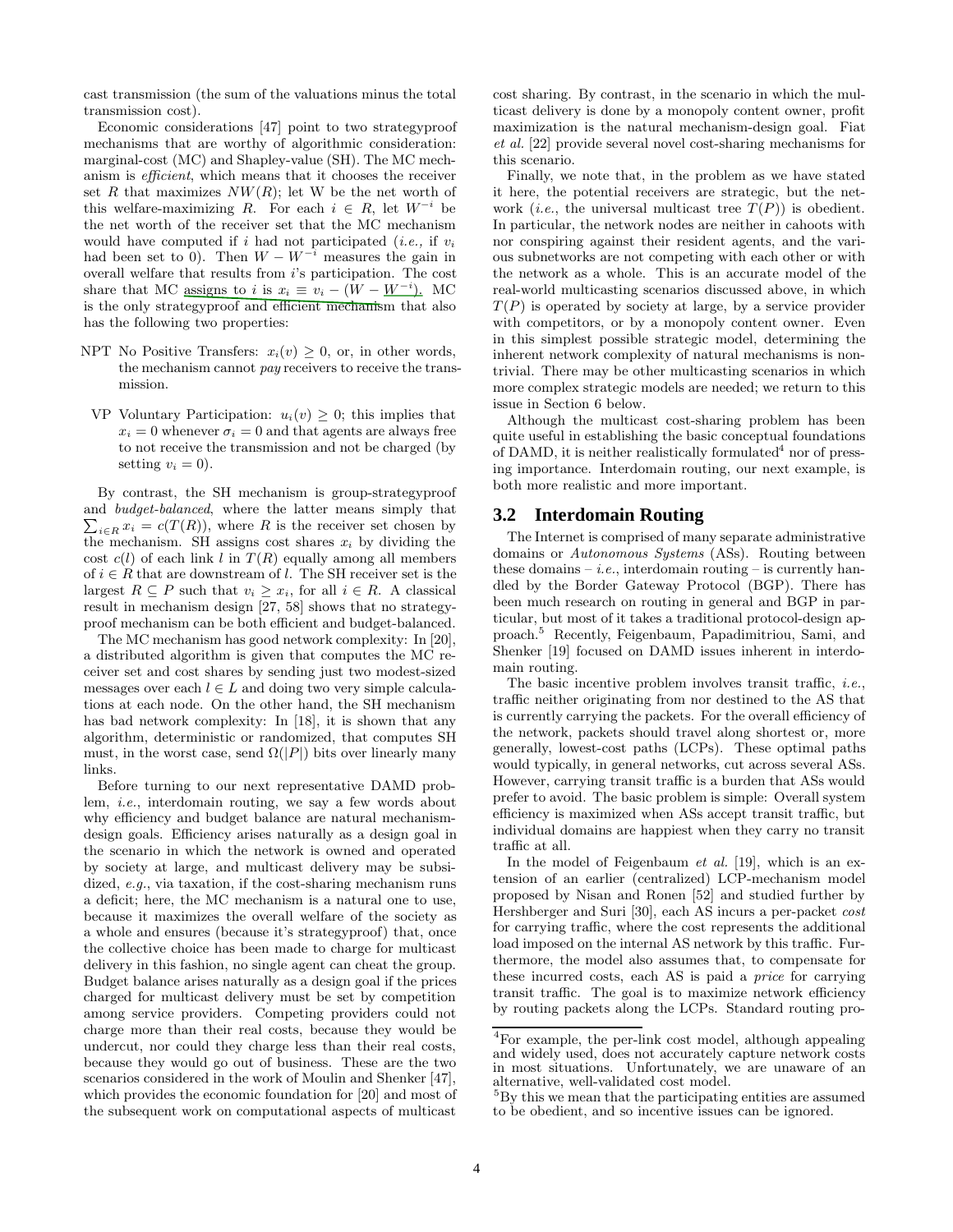tocols (such as BGP) can compute LCPs given a set of AS costs.<sup>6</sup> However, under manypricing schemes, an AS would be better off lying about its  $costs$ ;<sup>7</sup> such lying would cause traffic to take non-optimal routes and thereby interfere with overall network efficiency.

To prevent this, one needs the pricing scheme to be strategyproof, so that ASs have no incentive to lie about their costs. The pricing scheme should also have the reasonable property that ASs that carry no transit traffic at all receive no payment. It is shown in [19] that there is only one strategyproof pricing scheme with this property; it is a member of the VCG family. Moreover, a BGP-compatible distributed algorithm is given that computes these prices. This algorithm requires onlyminor and straightforward modifications of the BGP computational model given byGriffin and Wilfong [28]. Specifically, the algorithm in [19] requires a small constant-factor increase in both the table sizes and the message sizes of BGP, but it does not require any new messages or anynew infrastructural or computational capability; in particular, all messages are still sent between neighbors in the AS graph.<sup>8</sup> Similarly, the local computation done by a node in each stage (i.e., between receiving an updated table from a neighbor and, if necessary, sending an update to each of its neighbors) is the same order of magnitude as the BGP local-computation time.<sup>9</sup>

The results on multicast cost sharing and interdomain routing represent the two most successful applications to date of DAMD to practical network problems. In Sections 4-8, we turn our focus away from specific applications and towards the foundational underpinnings of DAMD. Each of these five sections fleshes out a fundamental aspect of DAMD: "Hard" vs. "easy" DAMD problems, the role (and meaning) of approximation, strategic models, indirect mechanisms, and solution concepts. In section 9, we return to specific Internet-based problems in which DAMD may be applicable. The general discussions to follow are augmented bya series of open problems representing both open-ended and focused research issues that warrant further study.

# **4. HARD AND EASY DAMD PROBLEMS**

The central mission of TCS is to determine which problems are easyand which are hard in relevant computational models. In the Turing-machine model of centralized computation, the (crude) distinction is between polynomialtime solvable problems and those that are NP-hard. In the PRAM model of parallel computation, it is between those problems that are in NC and those that are P-hard. One of the major goals of this study of DAMD foundations is to develop the tools needed to classify relevant problems as easy or hard "to compute incentive-compatibly on the Internet" and to find more natural examples of both hard and easy DAMD problems.

Informally, a DAMD problem can be considered "easy" if it can be solved in a manner that is both incentive-compatible and computationally tractable. The technical definitions of incentive compatibility and computational tractability will depend on the particular problem under consideration.

The discussion in Section 3.1 shows that welfare-maximizing multicast cost sharing is easy when strategyproofness is the incentive-compatibility requirement, and low absolute network complexity is the computational-tractability requirement. The first open problem is to determine how general this result is. Recall that the MC mechanism is the only strategyproof and efficient mechanism that satisfies NPT and VP. If we remove the NPT and VP requirements, then we have the entire family of VCG mechanisms at our disposal. How manyof these have reasonable network complexity?

**Open Problem** 1. Fully characterize the set of easy welfare-maximizing multicast cost sharing problems.

Of course, we are interested in far more than just multicast cost sharing, and one of the central DAMD challenges is the search for additional examples.

**Open Problem** 2. Design good distributed algorithmic mechanisms to show that natural problems of interest are easy.

While easy problems are a field's "successes," hard problems often lead to a deeper understanding of an approach's fundamental limitations. Thus, we are interested in how to define hardness in the DAMD context. Superficially, a problem is hard if it cannot be solved in a manner that satisfies both the incentive-compatibilityand the computationaltractability requirements. There will be many problems for which this cannot be done; NP-hard problems, for example, cannot be solved in a computationally tractable manner (unless P=NP), and there are no efficient, strategyproof, and budget-balanced solutions to general cost-sharing problems. However, we are not interested in hardness per se but rather in hardness that results from the interplay of incentive compatibilityand computational complexity. Thus, a more useful distinction is made by defining a DAMD problem to be canonically hard if each of these two requirements can be satisfied individually, but they cannot be satisfied simultaneously. Canonical hard problems will help us understand the fundamental nature of hardness in DAMD, as opposed to hardness that results solely from computational issues or solely from incentive issues.

Budget-balanced multicast cost sharing, under a few natural incentive-compatibility restrictions, is canonically hard. Here, the computational-tractability requirement is low absolute network complexity, as it is for welfare-maximizing multicast cost sharing. The incentive-compatibility conditions include the aforementioned group strategyproofness, NPT, and VP and the following two additional requirements:

 ${}^{6}$ BGP does not currently consider general path costs; it simply computes shortest AS paths in terms of number of AS hops. However, BGP could be trivially modified so that it computes LCPs; in what follows, we assume that this modification has been made.

<sup>7</sup>Lying could increase an AS's total welfare by either attracting more traffic, and thereby increasing revenue, or increasing the price, or decreasing the costs incurred. In particular, if an AS declared an infinite cost, it would carry no transit traffic at all, and thus not incur anyrelated transit costs.

<sup>8</sup>The tables in [19] contain both LCPs (as do BGP tables) and costs and prices.

<sup>&</sup>lt;sup>9</sup>Although it can be done in a BGP-compatible fashion, we do not expect the pricing scheme of [19] (or anysimilar scheme) to be deployed in the near future. This first work on DAMD for interdomain routing is not an attempt to "solve a BGP problem." Rather, it is an attempt to studyalgorithmic mechanism design for routing in a computational model that is faithful to the Internet-centric motivation for the study; this was not done in the earlier papers [52, 30] on routing mechanisms.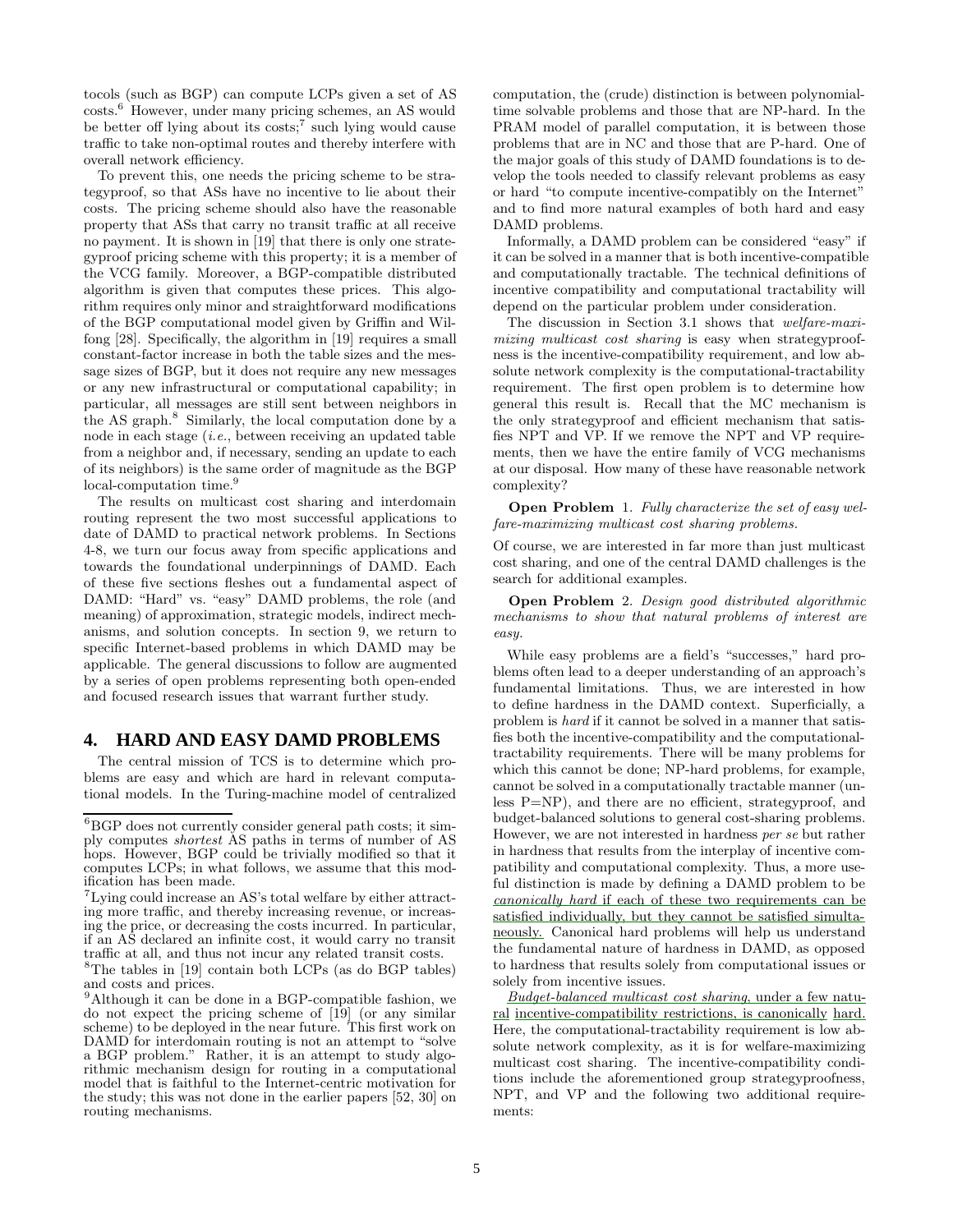- CS Consumer Sovereignty: For given  $T(P)^{10}$  and link costs c(·), there exists some  $\kappa$  such that  $\sigma_i(v) = 1$  if  $v_i > \kappa$ ; this condition ensures that the network cannot exclude any agent who is willing to pay a sufficiently large amount, regardless of other agents' valuations.
- SYM Symmetry: If  $i$  and  $j$  are at the same node or are at different nodes separated bya zero-cost path, and  $v_i = v_j$ , then  $x_i = x_j$ .

The SH mechanism defined in Section 3.1 is the natural group-strategyproof, budget-balanced mechanism to consider, for reasons discussed at length by Moulin and Shen- $\ker$  [47], but it is only one of several group-strategyproof, budget-balanced mechanisms in the literature that have properties NPT, VP, CS, and SYM; see [16, 33] for more examples. It is shown in [18] that no group-strategyproof, budget-balanced multicast cost-sharing mechanism that satisfies conditions NPT, VP, CS, and SYM can have low absolute network complexity.

Thus, for this problem, one cannot simultaneouslymeet the computational-tractability requirement and the incentivecompatibility requirement. However, one can meet each requirement independently. The SH mechanism satisfies the incentive-compatibility requirement, and one can easily obtain budget-balanced cost-sharing "mechanisms" with low absolute network complexity if incentive issues are ignored. For instance, in one bottom-up pass of  $T(P)$ , one can compute  $V = \sum_{i \in P} v_i$  and  $C = \sum_{l \in L} c(l)$ . If  $C > V$ , no one receives the transmission, and the mechanism does one topdown pass to inform all members of  $P$  that this is the outcome; if  $C \leq V$ , everyone receives the transmission, and the mechanism does one top-down pass to communicate the cost share  $(C \cdot v_i)/V$  to agent *i*, for all  $i \in P$ .

Group-strategyproof, budget-balanced multicast cost sharing with the additional restrictions of NPT, VP, CS, and SYM is the only canonically hard DAMD problem that has been identified so far. To gain a greater understanding of DAMD, we need many more examples.

**Open Problem** 3. Find more DAMD problems that are canonically hard.

These informal descriptions of what we mean by "easy" and "hard" suffice for the analysis of some examples, but a formal framework is needed if we are to go beyond examples and develop a full-fledged "complexity theory of Internet computation."

**Open Problem** 4. Define the computational models and computational resources needed to formalize "network complexity," both absolute and relative, and other relevant measures of DAMD complexity. Develop the appropriate notions of "reduction" to show that certain problems are hard or complete for the relevant complexity classes.

The preceding discussion considered hardness of DAMD problems. One can also consider hardness of AMD problems by using notions of computational tractability that are appropriate in a centralized computational model. However,

we are not aware of a canonically hard AMD problem.<sup>11</sup> All unsuccessful attempts to devise computationally tractable, centralized algorithmic mechanisms that we are aware of fail either because incentive compatibility is unattainable (e.g., budget-balanced and welfare-maximizing cost sharing) or because computational tractability is unattainable  $(e.g.,)$ NP-hard welfare maximization in combinatorial auctions) but not because of the interplay of the two. An interesting open question is whether such canonically hard AMD problems exist.

## **5. APPROXIMATION**

Given that some DAMD problems are hard, it is natural to ask whether approximate versions of these DAMD problems are easy. In order to study this question, we must decide what it means to "approximate" a mechanism. For concreteness, we first discuss approximations of multicast costsharing mechanisms, one of which we know to be canonically hard and for which we already have the necessary terminologyand notation.

Recall that a multicast cost-sharing mechanism is a pair of functions  $(\sigma, x)$ . One may be tempted to define an approximation of the mechanism as a pair of functions  $(\sigma', x')$ such that  $\sigma'$  approximates  $\sigma$  well (for each v, these are characteristic vectors of subsets of P; so, we may call  $\sigma'$  a good approximation of  $\sigma$  if, for each v, the Hamming distance between the vectors is small), and  $x'$  approximates x well (in the sense, say, that, for some p, the  $L^p$ -difference of  $x(v)$ ) and  $x'(v)$  is small, for each v). However, the mechanism  $(\sigma', x')$  may not have the desired game-theoretic properties. For example, if  $(\sigma, x)$  were strategyproof but  $(\sigma', x')$ were not strategyproof, agents might misreport their valuations to the approximate mechanism. Thus, even if  $(\sigma, x)$ and  $(\sigma', x')$  were, for each v, approximately equal as pairs of functions, the resulting equilibria might be very different, *i.e.*,  $(\sigma'(v'), x'(v'))$  might be very far from  $(\sigma(v), x(v)),$ where  $v'$  is the reported valuation vector when using the approximate mechanism  $(\sigma', x')$ .

Thus, we first consider "approximate mechanisms" that retain the strategic properties (e.g., strategyproof or groupstrategyproof) of the mechanisms that they are approximating. In addition, if the original mechanism has some property, such as budget balance or efficiency, that does not relate to the underlying strategic behavior of agents but is an important design goal of the mechanism, then the approximate mechanism must approximate that property well.

The SH mechanism is group-strategyproof, budget-balanced, and, among all mechanisms with these two properties, the unique one that minimizes the worst-case efficiency  $\text{loss}^{12}$ . Therefore, in a distributed computational model (where SH is canonically hard  $[18]$ ), one should strive for a groupstrategyproof mechanism that has low network complexity

<sup>&</sup>lt;sup>10</sup>For brevity, we often use  $T(P)$  to denote four components of a multicast cost-sharing problem instance: the nodeset  $N$ , the link-set  $L$ , the locations of the agents, and the multicast-source location α*s*.

 $11$ <sup>The</sup> question of whether there are any such problems was brought to our attention by Eric Friedman.

 $12$ The efficiency loss of a mechanism M on a particular problem instance  $I$  is the difference between the optimal net worth of I and the net worth realized by  $M$ . The SH mechanism minimizes the worst-case loss in the following sense. For each group-strategyproof, budget-balanced M and each instance size  $\hat{k}$ , there is a worst-case instance  $I_{M,k}$ , *i.e.*, one for which efficiency loss  $L(I_{M,k})$  is largest; for all k, SH achieves the minimum, over all group-strategyproof, budgetbalanced  $M$ , of  $L(I_{M,k})$ , and it is the only such mechanism that does so.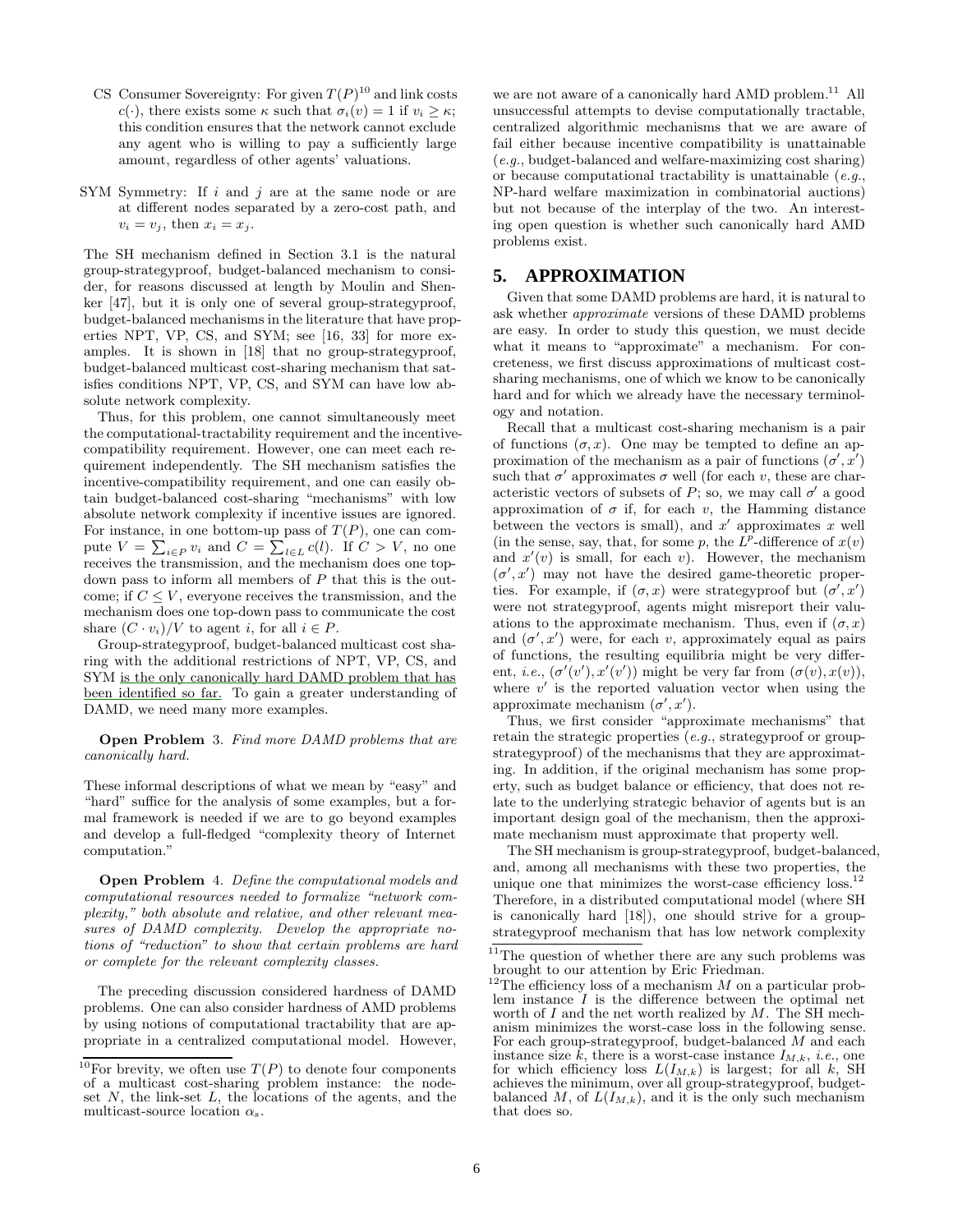and is approximately budget-balanced and approximately efficiency-loss minimizing in the worst case. "Approximately budget-balanced" can be taken to mean that there is a constant  $\beta > 1$  such that, for all  $c(\cdot)$ ,  $T(P)$ , and v:

$$
(1/\beta) \cdot c(T(R(v))) \leq \sum_{i \in R(v)} x_i(v) \leq \beta \cdot c(T(R(v)))
$$

Similarly, the statement that mechanism  $M$  is "approximatelyefficiency-loss minimizing in the worst case" can be taken to mean that there is a constant  $\gamma > 1$  such that, for all  $k$ , the worst-case efficiency loss of  $M$  on instances of size k is at most  $\gamma$  times the worst-case efficiency loss of SH on instances of size k.

Progress has been made on the network complexity of approximate SH mechanisms, but the problem has not been solved completely. The SSF (for "scaled step function") mechanism given in [5] is group-strategyproof and fails to achieve exact budget balance and exact minimum worst-case efficiency loss by bounded amounts, but the bounds are not constant factors; therefore, SSF is not an approximation to SH by the definition given above, but it is a step towards such an approximation.

**Open Problem** 5. Is there an approximate SH mechanism whose network complexity is as good as that of SSF? Is there one that achieves the network-complexity lower bound given in [18] for group-strategyproof, approximately budgetbalanced mechanisms? If not, is there another group-strategyproof, budget-balanced mechanism that can be approximated in a manner that meets this lower bound?

The notion of "approximating a mechanism  $M$ " that we have discussed so far (and that is used in [5] to study the SH mechanism) is, roughly, "retain the strategic properties of M but approximate the other mechanism-design goals." In what follows, we will call these *strategically faithful* approximations – they retain the strategic properties of the original mechanism exactlyand approximate one or more of its other properties. This type of approximation is studied in the economics literature as well  $(e.g., [37])$ , but not for the purpose of reducing computational or communication costs.

An important and open research issue is to explore alternative notions of approximation, as well as to design computationally tractable, strategically faithful approximations for more DAMD problems. Several alternative notions have been put forth, and we briefly review three of them here.

Approximation of equilibria is considered in the gametheoryliterature independent of distributed-algorithmic concerns.<sup>13</sup> For example, Schummer [60] and Parkes et al. [56] consider  $\underline{\epsilon}$ -dominance. A strategy vector  $(s_1,\ldots,s_n)$  is an  $\epsilon$ dominant equilibrium if, for every agent  $i$ , every strategy  $t_i$ , and every set of other players' strategies  $(t_1, \ldots, t_{i-1}, t_{i+1},$ ...,t<sub>*n*</sub>), the inequality  $u_i(M(t_1,...,t_{i-1}, s_i, t_{i+1},...,t_n))$  +  $\epsilon \geq u_i(M(t_1,...,t_{i-1},t_i,t_{i+1},...,t_n))$  holds – so,  $s_i$  may not be a best possible strategy, but it is always within  $\epsilon$  of best possible, regardless of what other agents do. In the AMD context, one also insists that, for all  $i$ , the computation of  $s_i$ is tractable, given the information available to agent  $i$ , and that the computation of  $M(\cdot)$  is tractable, given a strategy vector  $(s_1,\ldots,s_n)$ .

Nisan and Ronen [53] were the first to address the question of approximate computation in AMD. Theyconsidered VCG mechanisms in which optimal outcomes are NP-hard to compute (as they are in combinatorial auctions). They pointed out that, if an optimal outcome is replaced bya computationally tractable, approximately optimal outcome, the resulting mechanism mayno longer be strategyproof. The above discussion of how we should define "approximating the SH mechanism" and whyapproximating the pair of functions  $(\sigma, x)$  is not sufficient is based on the analogous observation in the DAMD context. Nisan and Ronen [53] develop the notion of feasibly dominant strategies and *feasibly strategyproof mechanisms*. For each agent  $i$  in such a mechanism, there may exist instances in which there is a strategy  $s_i$  that would be better for him than truth telling; however, in all instances, computational or informational limitations (or both) make it infeasible for agent  $i$ to find anysuch s*i*. Because all agents are unable to find anystrategies that are better than truth telling, the mechanism is "feasibly strategyproof." A broad class of situations in which NP-hard VCG mechanisms have feasibly strategyproof approximations is given in [53]. This approach is not directlyapplicable to SH-mechanism approximation for two basic reasons. First, SH is not a VCG mechanism. Second, the issue in SH-approximation is not polynomialtime approximation of an NP-hard optimization problem in a centralized computational model but rather low-networkcomplexity approximation of an intrinsically high-networkcomplexity(but polynomial-time computable) mechanism in a distributed computational model. However, the notion of feasible strategyproofness may have a distributedcomputational analog and/or an analog that is applicable to non-VCG mechanisms.

A third approach to approximation is suggested byone of the questions studied in [5]. The MC mechanism is strategyproof, but it is not group-strategyproof, as is the SH mechanism to which it is being compared. How serious a drawback is this? This question is formalized in [5] as follows: (1) For which instances of the MC mechanism  $(i.e.,$  which trees, link costs, and valuation-vectors  $(v_1, \ldots, v_n)$  can the agents collude successfully? (2) On the instances that are subject to manipulation bycoalitions, what forms do the successful coalitions take? (3) What is the effect of this strategic manipulation, e.g., how manyagents receive the transmission that would not have received it in the absence of collusion, and how manywind up paying less than theywould have in the absence of collusion? The results in [5] are negative; essentially, most instances of MC are subject to devastating manipulation bya wide class of coalitions. However, the approach warrants further study, because it may be applicable to other mechanism-design problems. Informally, we say that a mechanism is *tolerably manipulable* with respect to group strategyproofness if it is not group-strategyproof, but the groups that can strategize successfully are fully characterizable, and their effects on the overall performance of the system are deemed to be tolerable. Similarly, one can consider mechanisms that are tolerablymanipulable with respect to other relevant solution concepts. Tolerably manipulable mechanisms mayoffer significant practical advantages in terms of network complexity.

**Open Problem** 6. Thoroughly investigate the notion of approximation in the DAMD context. In particular, explore the applicability and the limitations of computation-

<sup>&</sup>lt;sup>13</sup>One can consider the *virtual implementation* literature [39, 1], in which mechanisms produce lotteries over outcomes, to be a form of approximation. We don't discuss virtual implementation here.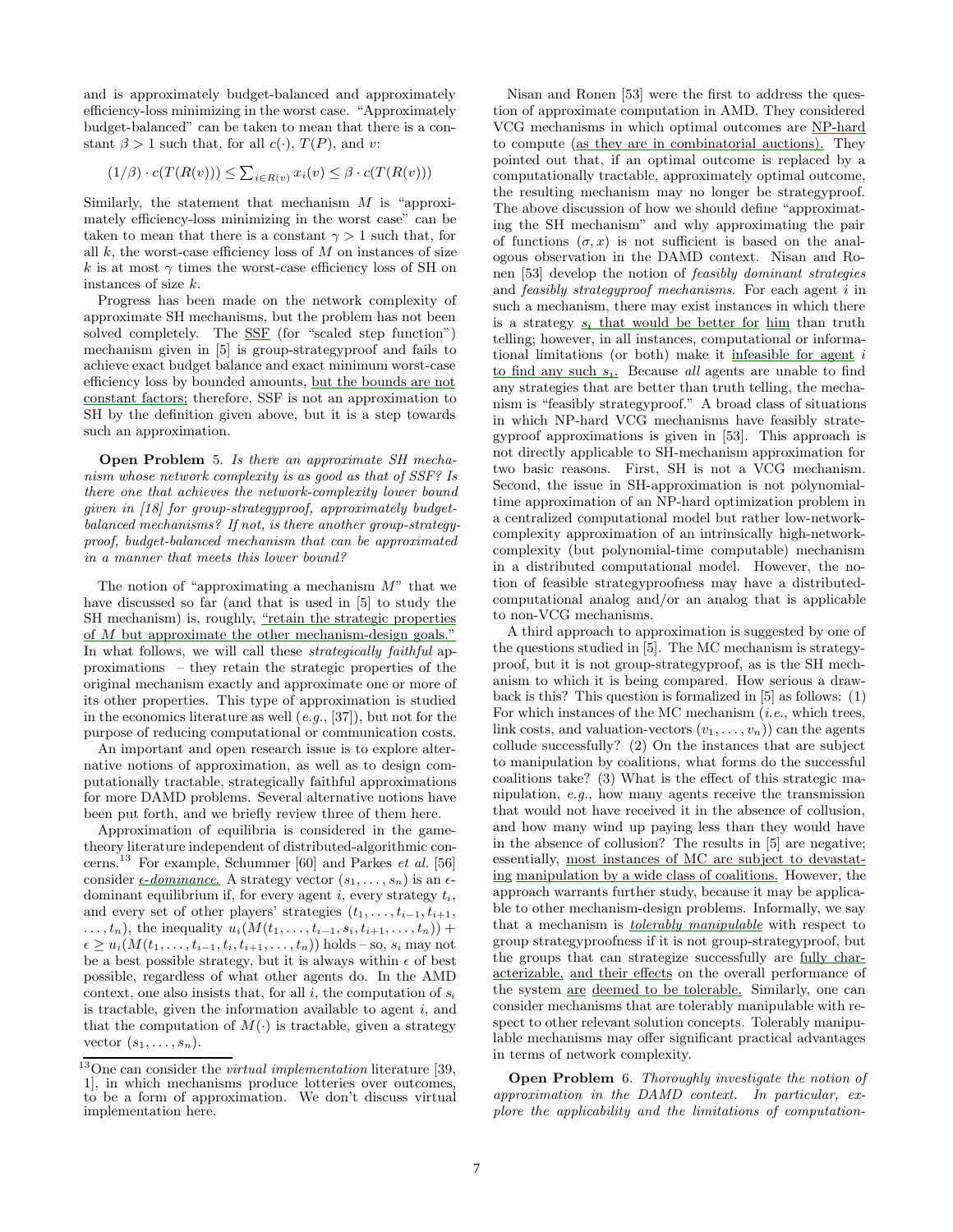ally tractable  $\epsilon$ -dominance, strategically faithful approximation, feasible strategyproofness, and tolerable manipulability, and formulate new definitions of approximation if they are needed.

**Open Problem** 7. Devise approximations for the canonically hard DAMD problems identified in the answer to Open Problem 3.

Finally, there are approximation questions in mechanism design that are not computational in nature. Recall that there are no strategyproof multicast cost-sharing mechanisms that are both efficient and budget-balanced [27, 58]. One could conclude from the results in [20, 18, 47] that MC is the only strategyproof mechanism that can be practically deployed on the Internet. This is a disheartening conclusion, because MC can be arbitrarily budget-imbalanced.

Instead of abandoning budget balance altogether, one could seek a compromise via a strategically faithful mechanism. That is, although it is known that no strategyproof mechanism can achieve both exact efficiencyand exact budget balance, it is conceivable that one could be exactly efficient and approximately budget-balanced, exactly budgetbalanced and approximately efficient<sup>14</sup>, or approximately both. Unfortunately, this more modest goal is also unattainable; it is shown in [18] that no strategyproof multicast cost-sharing mechanism that satisfies NPT, VP, and CS can be both approximately efficient and approximately budgetbalanced. Thus, the most promising approach to practically deployable cost-sharing mechanisms appears to be SH approximation, as discussed above.

This discussion suggests a more general question that deserves further study.

**Open Problem** 8. How do the characterization results for strategyproof mechanisms change if the nonstrategic design goals need only be approximated?

Characterization results that should be considered include the Moulin-Sprumont characterization of strategyproof mechanisms with single-peaked utilities [45, 63] and the Barbera-Jackson characterization of strategyproof exchange markets [8].

#### **6. STRATEGIC MODELS**

In this section, we look more carefully at an aspect of DAMD that we have thus far oversimplified. It need not be the case that all parties in a distributed, algorithmic mechanism are simplyselfish maximizers. In manyrealistic scenarios, there are (at least) four types of entities that participate in the protocol:

- $\bullet$  *Obedient nodes* are correctly functioning computers. They have no independent strategic goals and simply do what they are programmed to do.
- Faulty nodes are incorrectly functioning computers. They also have no independent strategic goals, but they suffer from, e.g., hardware- or software-bugs or misconfigurations.
- *Strategic nodes* are the selfish agents of game theory. Each has utilitymaximization as its goal.
- Adversarial nodes are the various sorts of "enemies" found in cryptographic-protocol theory; they range from "honest but curious" enemies (who follow the protocol when called upon to send messages to other parties but mayuse what theylearn from the protocol, possibly in collusion with other cheaters, to learn something that they are not supposed to know) to Byzantine enemies (who maydeviate from the prescribed protocol in arbitrary ways). In particular, mechanism designers cannot assume that the goals of an adversarial node are captured by a utility function; in economic terms, such a node may be "irrational."

Collusion is another important aspect of the strategic model. In some contexts the faulty, adversarial, or strategic behaviors of nodes are coordinated. Thus, one must ask, e.g., whether or not various subsets of the agents can collude before or during the execution of the protocol and whether the coalitions are static or dynamic. For simplicity, we do not discuss collusion explicitly in the rest of this section, but it is an important issue about which manyopen issues remain.

Recall that there are two aspects to mechanisms: The strategic aspect involves the choice of inputs to the mechanism (the strategies), and the computational aspect involves the calculation of the mechanism M (that is a function of the strategies). These two aspects are cleanly separated in scenarios in which the computations are carried out on obedient nodes, and the strategic nodes merely supply their inputs to this computational infrastructure. This is the case in, e.g., [52, 30], where the mechanism is executed on an obedient, centralized computational device that is distinct from the strategic agents who supply the inputs; similarly, it is the case for previous work on distributed multicast cost-sharing mechanisms  $[5, 3, 18, 20, 22, 33, 41]$ , where the mechanism is executed on an obedient, distributed computational device (i.e., the multicast tree) that is distinct from the strategic agents (who are resident at various nodes of the tree but not in control of those nodes).

However, the situation is significantlymore complicated when the computational and strategic aspects become intertwined. For instance, an important issue not resolved in [19] is the need to reconcile the strategic model with the computational model. On the one hand, the problem formulation in [19] captures the fact that ASs mayhave incentives to lie about costs in order to gain financial advantage and provides a strategyproof mechanism that removes these incentives. On the other hand, it is these veryASs that carryout the distributed algorithm designed to compute this mechanism; even if the ASs input their true costs, what is to stop them from running a different algorithm that computes prices more favorable to them?

Mitchell et al. [43] have observed that, if ASs are required to sign all of the messages that they send and to verify all of the messages that theyreceive from their neighbors, then the protocol in [19] can be modified so that all forms of cheating are detectable. Remaining open problems include:

**Open Problem** 9. Can the protocol in [19] be modified to detect all forms of cheating without the addition of publickey infrastructure (or any other substantial new infrastruc-

 $14$ *Approximately efficient* has the obvious meaning: There is a constant  $\gamma$ ,  $0 < \gamma < 1$ , such that the mechanism always chooses a receiver set R' with  $NW(R') \ge \gamma NW(R)$ , where  $R$  is the net-worth-maximizing set chosen by MC.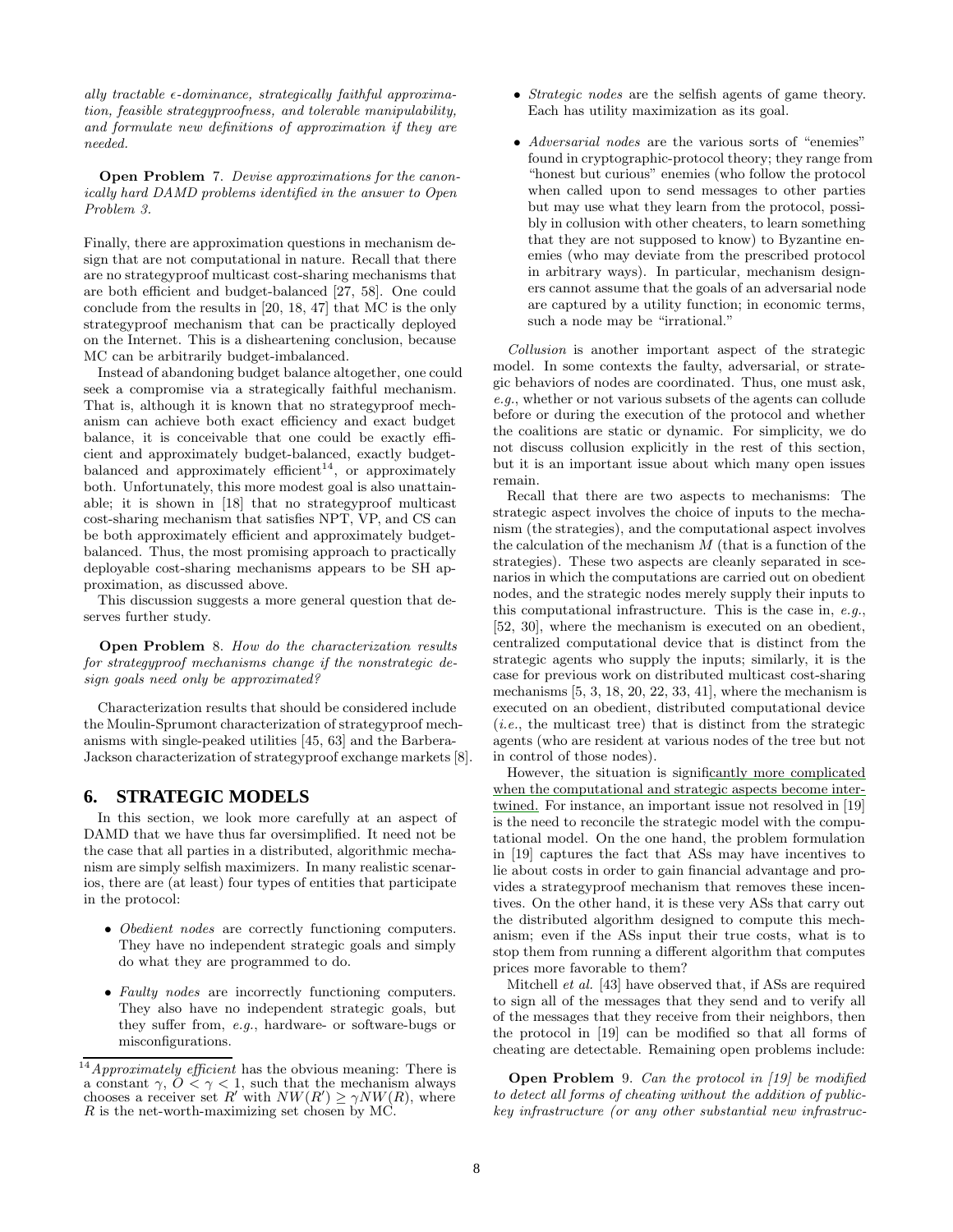tural or computational capability) to the BGP-based computational model?

**Open Problem** 10. Can digital signatures (or, more generally, cryptographic protocol-design techniques) always be used to convert a distributed algorithmic mechanism in which some of the parties must be assumed to be obedient into one with a more realistic strategic model?

Mitchell and Teague [44] have used cryptographic techniques for multicast cost-sharing protocols. For example, they consider the case in which the nodes of the multicast tree are strategic rather than obedient, and the strategic goal of a node is to obtain the transmission for its resident agents at lower prices than those agents would have to pay if the nodes obediently executed the protocol given in [20] for the MC mechanism.

**Open Problem** 11. Thoroughly investigate the interplay between strategic models and computational models in DAMD. In particular, develop realistic strategic models for a variety of DAMD problems, including problems in which one or more of the players are adversarial or faulty. If possible, develop general techniques for converting distributed algorithmic mechanisms in which some of the parties must be assumed to be obedient into ones in which all parties are realistically strategically modeled.

Web caching may be a particularly interesting DAMD challenge with respect to Open Problem 11, because all types of agents may be present.

## **7. INDIRECT MECHANISMS**

Most of the work to date on algorithmic mechanisms in the TCS community has focused on strategyproof, direct mechanisms. The underlying premise of this approach is that agents will voluntarily reveal their private information if it can be proven that lying does them no good in the situation addressed bythis particular mechanism-design exercise. We question this premise. Indeed, the TCS community generally questions this premise, which it did not invent but rather inherited from the economics community. Revelation of private information maybe in an agent's best interest in the particular game at hand, but it maybe unacceptable in the broader context.

For example, in the interdomain-routing mechanism of [19] discussed in Section 3.2 above, ASs are expected to reveal their internal per-packet transit costs, and conventional economic wisdom would have it that they'd be willing to do so, because the mechanism is strategyproof. However, this seems unrealistic: Revealing its true transit costs may reveal details about an AS's internal network that it wants to keep private for reasons that have nothing to do with near-term transit-traffic revenues.

More fundamentally, the real mechanism-design goal is not to convince agents to reveal their private inputs but rather to compute the desired result that depends on these inputs. The economics literature does not emphasize the fact that these are distinct goals, but the distinction a major focus of the TCS literature. The theory of secure, multiparty function evaluation (SMFE), developed by the cryptographicresearch community, shows that functions can often be computed in such a way that nothing about agent i's private input need be revealed to agent  $j$  (except what is logically

implied by the outcome and agent  $j$ 's private input). In economic terms, the SMFE approach would lead to indirect mechanisms, because agents would not be revealing their utilities but instead would be using strategies drawn from some other strategy space. For an overview of SMFE, see Goldreich [26].

One cannot always apply SMFE techniques "off the shelf" to DAMD. In particular, one often cannot "compose" a direct distributed algorithmic mechanism with a standard SMFE protocol, for several fundamental reasons:

- The strategic models may be different. Some standard SMFE techniques  $(e.g., [9, 11])$  apply to networks in which at least a constant fraction of the agents are obedient; the other agents are often assumed to be Byzantine adversaries. Although one usually does not have to design distributed mechanisms for Byzantine adversarial agents, one often has to assume that all of the agents will act strategically – none can be assumed to be obedient.
- Standard SMFE techniques for transforming an arbitrarymulti-agent protocol into one that keeps agents' inputs private and computes the same output produce protocols with unacceptably high network complexity. In particular, the required total number of messages maygrow quadratically(or worse) as a function of the total number of agents. Sometimes special-purpose, SMFE protocols with low network complexity are obtainable, but, if these are to be found for DAMD problems of interest, theywill have to be designed on a case-by-case basis; no general SMFE results guarantee their existence.
- Some of the standard building blocks of protocols in the SMFE literature (notably secret sharing) assume that each agent knows the set of all agents participating in the protocol and can refer to each of them using a unique ID. Clearly this is not the case in all DAMD problems; in particular, it is not the case in the multicast cost-sharing problem, where two agents resident at different nodes of the multicast tree must be assumed to be ignorant of each other's existence.

The agent-privacy issue was first raised in an early paper of Nisan [50], as was the potential applicabilityof SMFE techniques. However, there has not yet been substantial progress toward a general theoryof distributed algorithmic mechanisms that keep agents' inputs private. Thus, it remains an important open problem.

**Open Problem** 12. Explore agent privacy in specific DAMD problems of interest. More generally, devise new building blocks for SMFE protocols that are applicable in the DAMD context, where all agents can be strategic (i.e., none need be obedient or adversarial), low network complexity is crucial, and the set of participating agents is unknown to each individual agent.

In addition to the standard SMFE literature [26], work that might be relevant to Open Problem 12 includes but is not limited to the papers of Naor and Nissim [48], Naor, Pinkas, and Sumner [49], and Dodis, Halevi, and Rabin [15].

Thus far, our motivation for considering indirect mechanisms has been the desire to preserve agents' privacy, and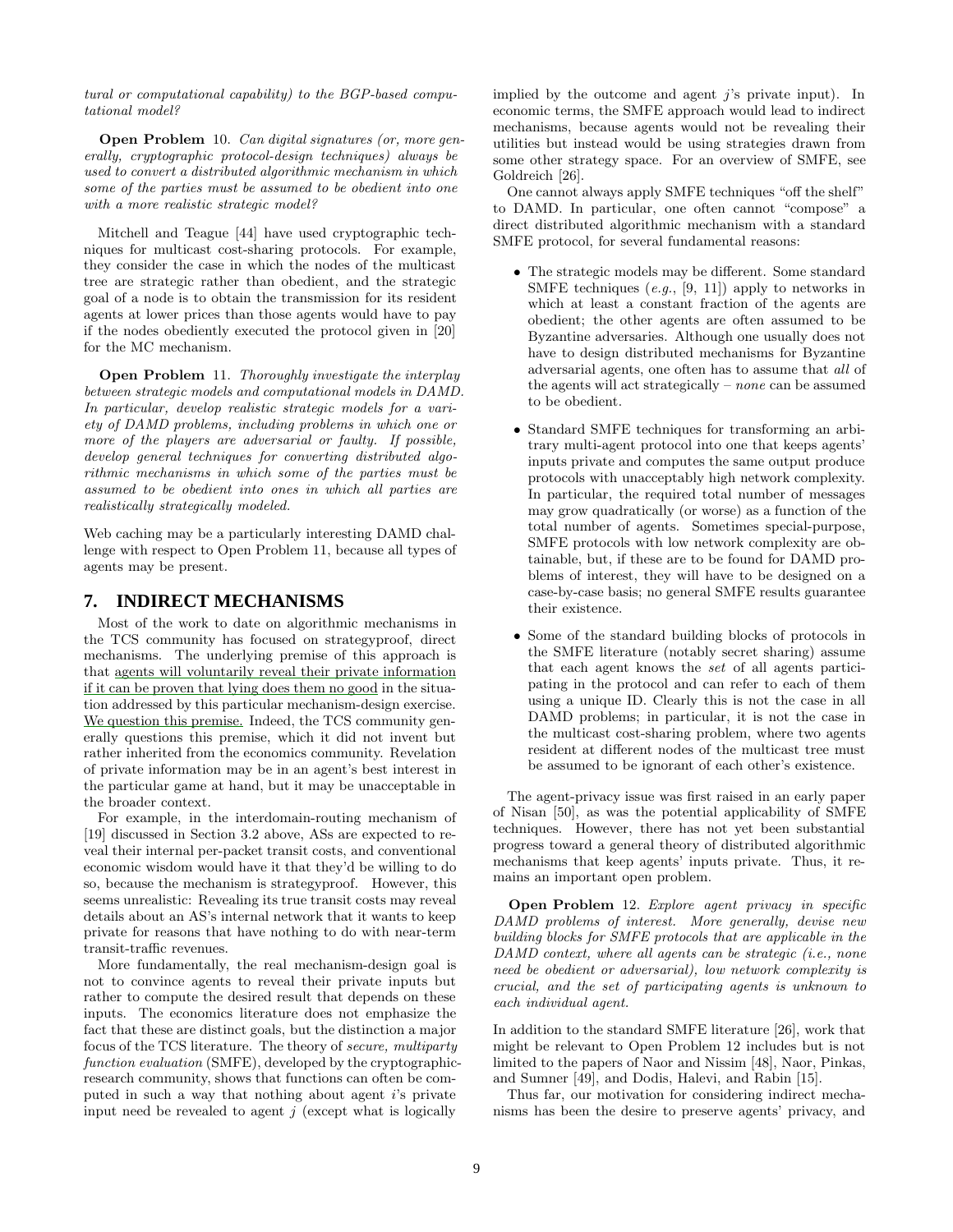we have observed that low network complexity and agent privacymaybe hard to achieve simultaneously. It is important to note, however, that indirect mechanisms have not been shown to have inherently higher network complexity than direct mechanisms.

**Open Problem** 13. Are there DAMD problems for which all direct mechanisms have bad network complexity but at least one indirect mechanism has good network complexity?

Indirect mechanisms might have other advantages as well, such as enabling one to trade off between agent computation and mechanism computation or to avoid worst-case running times on many instances [55]. They might also enable approximation. These benefits have been demonstrated in the context of combinatorial auctions and should be explored in other contexts as well.

# **8. SOLUTION CONCEPTS**

To date, most of the DAMD work in the theoretical computer science communityhas focused on the dominant-strategysolution concept. One of the justifications for this focus is that agents resident in different (and possiblycompeting) Internet domains would not even necessarily be aware of each other's existence, much less be able to observe enough about each other's actions to make the best responses needed for Nash equilibria and other solution concepts that are more mainstream in the economics literature. This justification maynot be valid for some of the DAMD problems now under investigation. For example, it maynot be valid for interdomain routing, where the agents are the domains themselves and, in the course of running BGP, acquire partial but significant information about the global AS graph. It is possible that enough "common knowledge" is acquired by the strategic agents to make dominant-strategysolutions not the only sensible option for interdomain routing; similar reasoning may apply to other DAMD problems.

**Open Problem** 14. Which solution concepts are most interesting for DAMD? In particular, what is the "right" solution concept for interdomain routing?

The game-theory literature contains a very rich set of solution concepts to which we cannot possibly do justice here. For example, one can consider "repeated-play" settings in which each agent knows its own payoff function but not those of others; as the game continues, agents learn more about the payoff functions of others, adapt their own strategies, and reach an equilibrium through repeated play. The resulting solution concept depends on how the agents learn. If agents are adaptive learners, according to the Milgrom-Roberts definition  $[42]$ , then the play asymptotically heads towards the serially undominated set. If the learning algorithms are calibrated in the sense of Foster and Vohra [23], then the solution concept is the set of correlated equilibria.

Internet-based agents typically have very little information even about their own payoff functions and know still less about those of other agents. All they know is which strategy they played and what the resulting payoff was. In addition, the payoff functions change over time in unpredictable and sudden ways, reflecting the dynamic nature of the Internet infrastructure. Furthermore, playis highly asynchronous, because agents adapt their strategies at different rates. New definitions of learning and new solution concepts that attempt to capture these aspects of Internetbased, repeated games have been proposed by, e.g., Erev and Roth [17] and Friedman and Shenker [24].

Which, if any, of these solution concepts and game-theoretic definitions of learning will play a central role in the emerging theory of DAMD is a wide open question. Moreover, we have yet to understand the relationship between the solution concept and the network complexityof mechanisms designed for that solution concept. Are there solution concepts that typically lead to mechanisms with lower network complexity? Are these solution concepts realistic in a network setting?

**Open Problem** 15. Fully explore the relationship between solution concepts and network complexity.

### **9. INTERNET APPLICATIONS OF DAMD**

In this section, we turn our attention from general and foundational issues in DAMD to specific mechanism-design challenges now faced byInternet researchers. For the sake of brevity, we only discuss four possible application areas – web caching, peer-to-peer file sharing, overlay networks, and distributed task allocation – and we do not attempt to provide complete references to the vast literatures on each of these subjects.

#### **9.1 Web Caching**

Web caches are an important tool for enhancing the performance of web access; they are used to eliminate hot spots in the network and to reduce access latencies. A web-caching architecture provides the framework for a set of collaborating caches to interact with each other and serve a client community. A wide variety of caching architectures have been proposed; their common intent is to achieve overall system efficiency, and their common assumption is that caches are obedient. This assumption maybe valid when the entire caching infrastructure belongs to the same administrative entity, but, when the caching infrastructure spans administrative boundaries, the caches might deviate from the protocols to maximize their individual welfare.

There are two fundamental incentive issues in caching. First, when considering a single cache, the utility of the requesting clients would be maximized bycaching the frequently requested pages that provide the highest user utility. However, the only way that a cache can learn about these valuations is from the clients themselves. One needs strategyproof mechanisms to elicit truthful valuations from clients.

Second, caches have limited resources (bandwidth and storage) and incur a cost for storing a page or serving a client request. When there are several caches collaborating, but they are managed by separate economic entities, there is a question of how to design mechanisms to distribute the caching load. If the caches are not reimbursed for the cost of serving pages, they have an incentive to manipulate other caches into serving the pages and thereby avoid bearing the operating costs. If the caches receive payments for serving pages, theymight "compete" with each other to serve the highest-value pages, thereby duplicating each other's content, leaving some important pages uncached, and yielding sub-optimal performance. Thus, the system needs to provide incentives designed to have the caches report their true operating costs.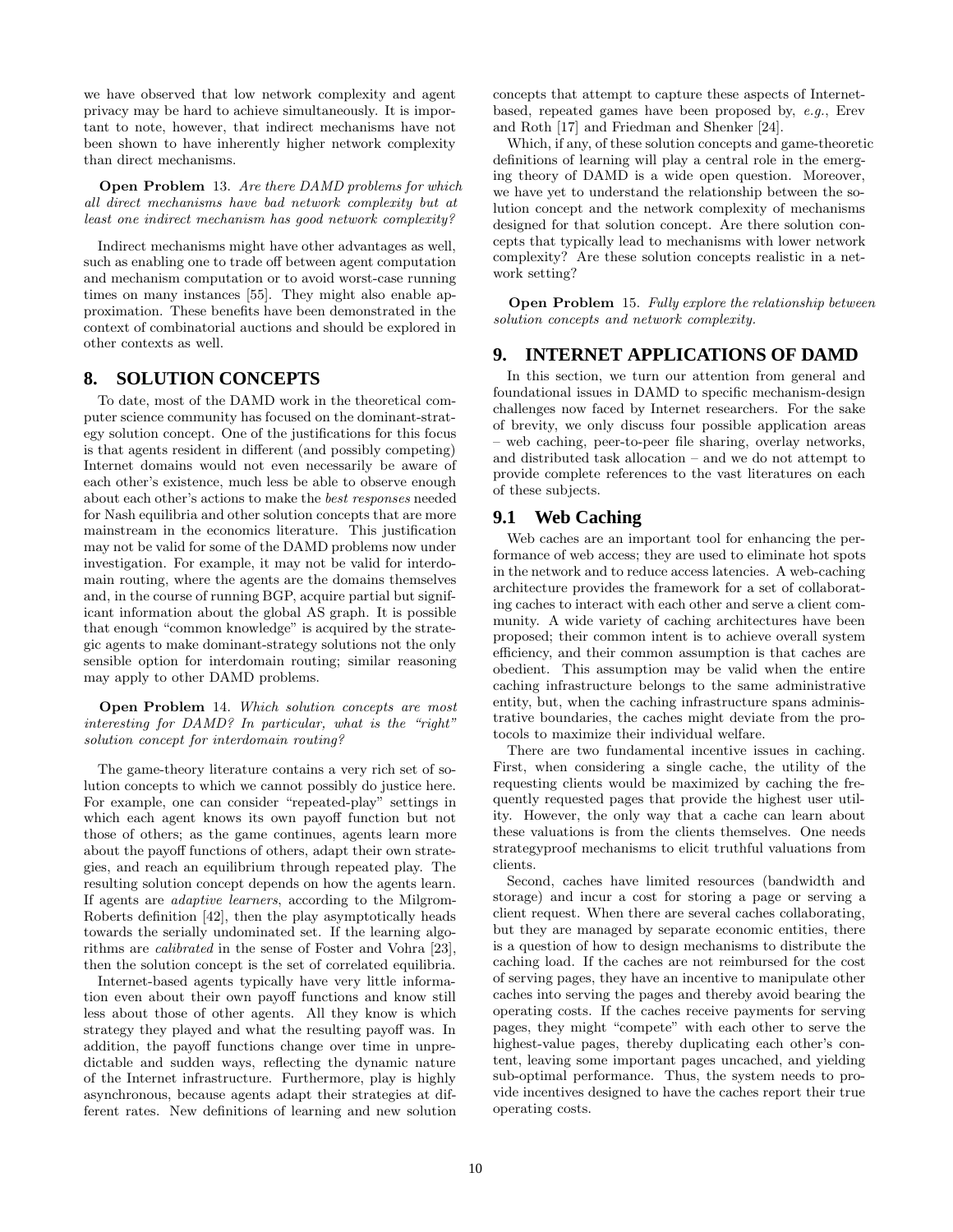**Open Problem** 16. Develop distributed algorithmic mechanisms for caching in which clients are induced to reveal their true preferences, and caches are induced to implement the optimal resource allocation. Demonstrate that these caching mechanisms can be built as scalable extensions to existing distributed caching protocols and provide provable performance guarantees.

Some aspects of this problem are addressed in, e.g., [34].

#### **9.2 Peer-to-Peer File Sharing**

Peer-to-peer (P2P) file-sharing networks, e.g., Gnutella, KaZaA, and Freenet, are the ne plus ultra of autonomous distributed systems; each machine belongs to a different user, and there is no central administrative authority. Thus, incentive issues are likely to be very important to the future of P2P technology; this provides a great opportunity for DAMD research.

P<sub>2</sub>P file-sharing represents a shift from purely commercial content-distribution systems (e.g., content providers paying CDNs to distribute their content) to a "gift economy," in which individual users offer up their resources – content, access bandwidth, storage, and CPU – for the greater good. However, initial studies show that there is a serious "free rider problem" [2]. It may be that, without some systematic wayof providing incentives for users to share their files, these P2P systems will become increasingly centralized, with only a few commercially supported nodes offering to share files.

One initial attempt to provide incentives to participants is the MojoNation P2P system, which awards users "mojo" for offering resources [40]. "Mojo" can be used to gain priority access when the system is overloaded.

While the original P2P systems operate as gift economies, MojoNation can be thought of as a barter economy, in which mojo is exchanged in return for services, but no moneyis transferred. The exchange of moneywould allow for a much wider range of possible economic mechanisms. The question is whether this extension to monetaryexchanges would result in superior performance.

**Open Problem** 17. What are the performance characteristics of the equilibria that result from barter P2P systems? In particular, are they optimal, competitive with optimal, or highly suboptimal?

**Open Problem** 18. Can one design monetary P2P systems that provide better performance than purely barter P2P systems? Can one characterize, in simple models, the possible outcomes achievable with both kinds of P2P economies?

Most of the recent models of P2P systems consider a collection of identical nodes. Although this is theoretically appealing, it is contradicted by preliminary measurement studies suggesting that there is a verywide range of node capabilities (in bandwidth, CPU, and disk) in P2P systems [59]. Wide heterogeneities may lead to significantly increased efficiency in P2P systems; that is, the highly capable nodes can act as semi-centralized repositories.

**Open Problem** 19. How does the performance of the equilibria of P2P systems, both barter and monetary, change when the user population exhibits extreme variability in node capability?

The above questions address mostly the extent to which users share files with other P2P users. But in fully decentralized P2P systems, nodes function both as caches of shared files and as routers for queries destined for other nodes. In that sense, the P2P-incentive issues are a union of the issues in routing and caching. However, it isn't clear how to model the incentive aspects of P2P routing, and this is also an open question worthy of study.

#### **9.3 Application-layer overlay networks**

Manydistributed systems form an application-layer network out of their constituent nodes. For instance, in many P2P file-sharing systems, each node has a set of neighbors to whom it forwards queries. There have also been many proposals for application-layer networks to perform unicast routing  $(e.g., [4])$  and multicast routing  $(e.g., [12])$ . These overlaynetworks are formed byalgorithms that assume nodes are obedient and ignore their own incentives. Clearly, obedience maynot be in a node's best interest. In the case of P2P file sharing, nodes would want to be close to others who share lots of files (so that their own queries could be answered quickly) but far away from others that generate lots of queries (to minimize the time they spend processing them). In routing, a node would want to minimize the maximal distance to other nodes but would also not want to carrymuch traffic, and so it would prefer not to be on many LCPs. This poses the question of what kinds of networks would result if users were selfish and chose their neighbors accordingly.

**Open Problem** 20. What are the characteristics of overlay networks formed by selfish users?

We expect the answer to depend on the particular system,  $e.g.,$  selfishly constructed overlay file-sharing networks will likely be different from selfishly constructed overlay routing networks.

One of the purposes of these overlay networks is to choose routes that improve end-to-end latencyand availability. The overlaynetwork can be seen as a "selfish" entity, picking LCPs for its traffic without concern for the overall network's performance. What happens if we have manydifferent overlay networks? It may be that the advantages of overlay networks are undermined by the result of competition among them.

**Open Problem** 21. What is the result of competition among many "selfish" overlay routing networks? Can a well designed distributed algorithmic mechanism incentivize behavior that preserves the observed benefits of overlays in the presence of competition?

#### **9.4 Distributed task allocation**

Instead of P2P file sharing, in which users share their storage capacity, or application-layer routing, in which users share their communication capacity, many users can participate in a CPU-intensive task to share their CPU capacity. We have already seen many users work together on tasks such as integer factoring, signal processing, and protein folding. However, these examples depend on voluntary user actions, and therefore manyusers maynot want to participate. Furthermore, in the future, manyusers mayuse weak, mobile computational devices, and therefore service providers maybe set up so that users can offload CPUintensive tasks to them. For a large task, it maybe ben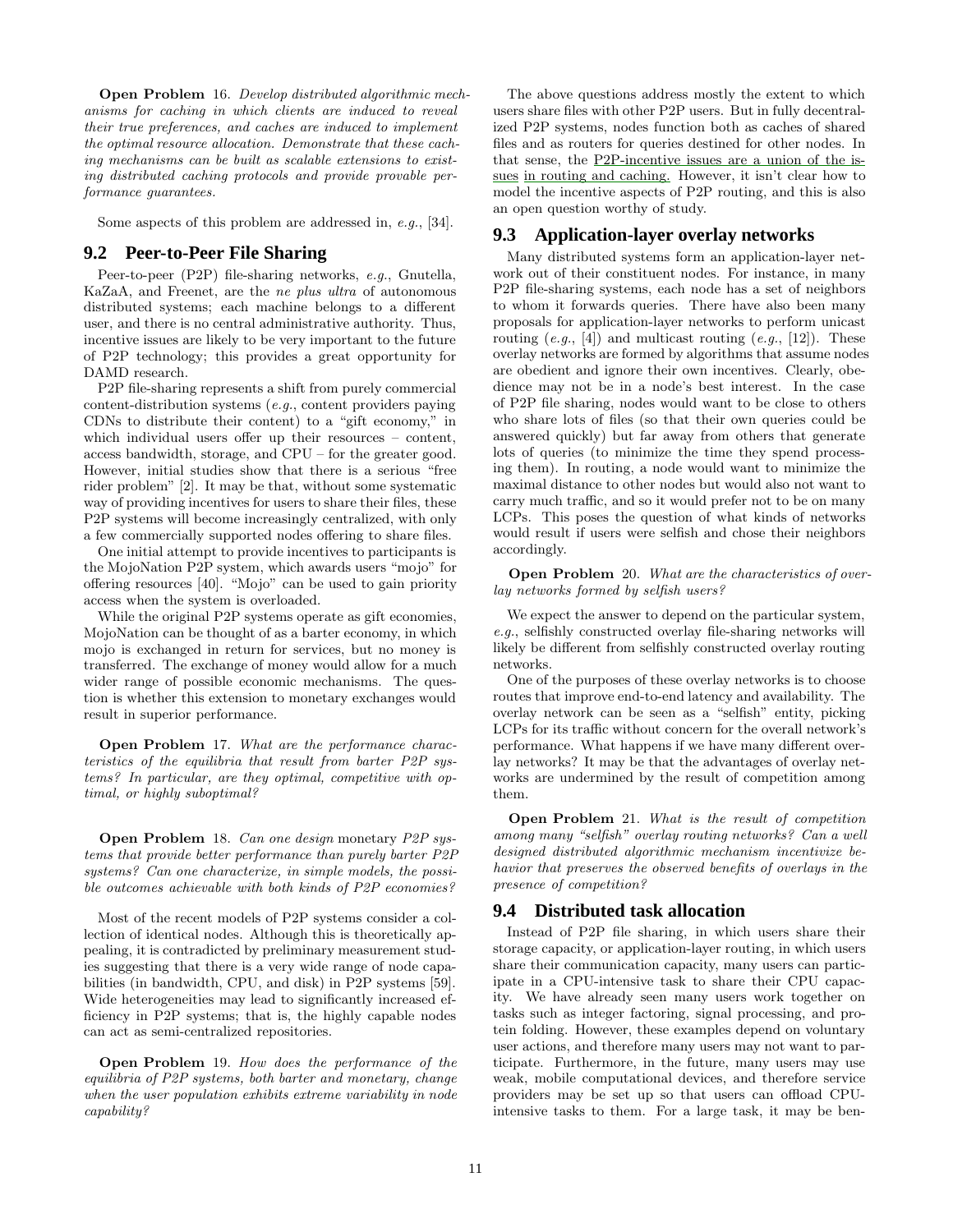eficial to collaborate and distribute a task among multiple "CPU-service providers." In their original paper [52], Nisan and Ronen proposed a centralized task-allocation mechanism called MinWork.

**Open Problem** 22. Design distributed task-allocation mechanisms for efficient sharing of the CPU resources of many users or service providers. Take into account the differences among the resources, e.g., storage, communication, and CPU.

# **10. ACKNOWLEDGEMENTS**

We thank Dirk Bergemann, Eric Friedman, Arvind Krishnamurthy, Noam Nisan, Christos Papadimitriou, David Parkes, Rahul Sami, and Richard Yang for manystimulating discussions about this work. We are also grateful to seminar participants at DIMACS, Stanford, and NEC for their comments.

#### **11. REFERENCES**

- [1] D. Abreu and A. Sen, "Virtual Implementation in Nash Equilibrium," Econometrica **59** (1991), pages 997-1022.
- [2] E. Adar and B. Huberman, "Free Riding on Gnutella," in First Monday, http://www.firstmonday.dk/ issues/issue5 10/adar/index.html, October 2000.
- [3] M. Adler and D. Rubenstein, "Pricing Multicast in More Practical Network Models," in Proceedings of the 13th Symposium on Discrete Algorithms, ACM Press/SIAM, New York/Philadelphia, pages 981–990, 2002.
- [4] D. Andersen, H. Balakrishnan, F. Kaashoek, and R. Morris, "Resilient Overlay Networks," in Proceedings of the 18th Symposium on Operating System Principles, ACM Press, New York, pages 131–145, 2001.
- [5] A. Archer, J. Feigenbaum, A. Krishnamurthy, R. Sami, and S. Shenker, "Approximation and Collusion in Multicast Cost Sharing," submitted. http://www.cs.yale.edu/homes/jf/AFKSS.ps
- [6] A. Archer and E. Tardos, "Frugal path mechanisms," in Proceedings of the 13th Symposium on Discrete Algorithms, ACM Press/SIAM, New York/Philadelphia, pages 991–999, 2002.
- [7] K. Arrow, "The Property-Rights Doctrine and Demand Revelation under Incomplete Information," in **Economics and Human Welfare**, Academic Press, New York, pages 23–39, 1979.
- [8] S. Barbera and M. Jackson, "Strategy-proof exchange," Econometrica **63** (1995), pages 51–87.
- [9] M. Ben-Or, S. Goldwasser, and A. Wigderson, "Completeness Theorems for Non-Cryptographic Fault-Tolerant Distributed Computation," in Proceedings of the 20th Symposium on Theory of Computation, ACM Press, New York, pages 1–10, 1988.
- [10] B. Bernheim, "Rationalizable Strategic Behavior," Econometrica **52** (1984), pages 1007–1028.
- [11] D. Chaum, C. Crépeau, and I. Damgaard, "Multiparty Unconditionally Secure Protocols," in Proceedings of the 20th Symposium on Theory of Computation, ACM Press, New York, pages 11–19, 1988.
- [12] Y. Chu, S. Rao, and H. Zhang, "A Case for End System Multicast," in Proceedings of ACM Sigmetrics '00, ACM Press, New York, pages 1–12, 2000.
- [13] E. Clarke, "Multipart pricing of public goods," Public Choice **11** (1971), pages 17–33.
- [14] C. d'Aspremont and L.-A. Gérard-Varet, "Incentives" and Incomplete Information," Journal of Public Economics **11** (1979), pages 25–45.
- [15] Y. Dodis, S. Halevi, and T. Rabin, "A Cryptographic Solution to a Game-Theoretic Problem," in Advances in Cryptology – Crypto 2000, Lecture Notes in Computer Science, volume 1880, Springer, Berlin, pages 112–130, 2000.
- [16] B. Dutta and D. Ray, "A concept of egalitarianism under participation constraints," Econometrica **57** (1989), pages 615-635.
- [17] L. Erev and A. Roth, "Predicting how people play games: Reinforcement learning in experimental games with unique, mixed strategy equilibria," American Economic Review **88** (1998), pages 848–881.
- [18] J. Feigenbaum, A. Krishnamurthy, R. Sami, and S. Shenker, "Hardness Results for Multicast Cost Sharing," Yale University Technical Report YALEU/DCS/TR1232, June 2002, http://ftp.cs.yale.edu/pub/TR/tr1232.ps
- [19] J. Feigenbaum, C. Papadimitriou, R. Sami, and S. Shenker, "A BGP-based Mechanism for Lowest-Cost Routing," in Proceedings of the 21st Symposium on Principles of Distributed Computing, ACM Press, New York, pages 173–182, 2002.
- [20] J. Feigenbaum, C. Papadimitriou, and S. Shenker, "Sharing the Cost of Multicast Transmissions," Journal of Computer and System Sciences **63** (2001), pages 21–41.
- [21] D. Ferguson, C. Nikolaou, and Y. Yemini, "An Economy for Flow Control in Computer Networks," in Proceedings of the 8th Infocom, IEEE Computer Society Press, Los Alamitos, pages 100–118, 1989.
- [22] A. Fiat, A. Goldberg, J. Hartline, and A. Karlin, "Competitive Generalized Auctions," in Proceedings of the 34th ACM Symposium on Theory of Computing, ACM Press, New York, pages 72–81, 2002.
- [23] D. Foster and R. Vohra, "Calibrated Learning and Correlated Equilibrium," Games and Economic Behavior **21** (1997), pages 40–55.
- [24] E. Friedman and S. Shenker, "Learning and Implementation on the Internet," http://www.icir.org/shenker/decent.ps
- [25] R. Gibbens and R. Kelly, "Resource Pricing and the Evolution of Congestion Control," Automatica **35** (1999), pages 1969–1985.
- [26] O. Goldreich, "Secure Multi-party Computation" (working draft, Version 1.1)," 1998. http:// philby.ucsd.edu/cryptoloib/BOOKS/oded-sc.html
- [27] J. Green, E. Kohlberg, J. and Laffont, "Partial equilibrium approach to the free rider problem," Journal of Public Economics **6** (1976), pages 375–394.
- [28] T. Griffin and G. Wilfong, "An analysis of BGP convergence properties," in Proceedings of SIGCOMM '99, ACM Press, New York, pages 277–288, 1999.
- [29] T. Groves, "Incentives in teams," Econometrica **41** (1973), pages 617–663.
- [30] J. Hershberger and S. Suri, "Vickrey prices and shortest paths: What is an edge worth?," in Proceedings